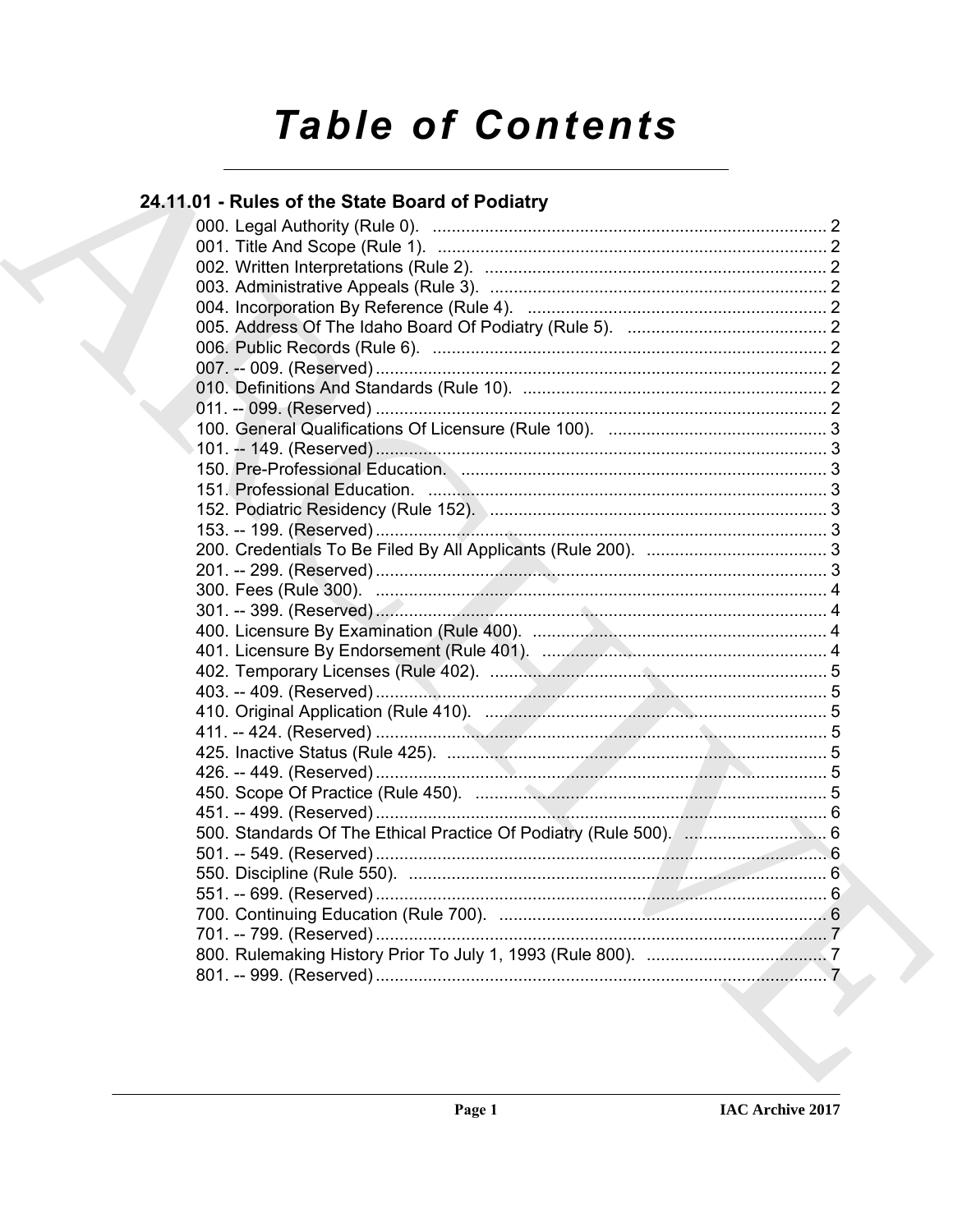#### **IDAPA 24 TITLE 11 CHAPTER 01**

#### **24.11.01 - RULES OF THE STATE BOARD OF PODIATRY**

#### <span id="page-1-1"></span><span id="page-1-0"></span>**000. LEGAL AUTHORITY (RULE 0).**

These rules are hereby prescribed and established pursuant to the authority vested in the State Board of Podiatry, by the provisions of Section 54-605, Idaho Code. (7-1-93) the provisions of Section 54-605, Idaho Code.

#### <span id="page-1-2"></span>**001. TITLE AND SCOPE (RULE 1).**

These rules shall be cited as IDAPA 24.11.01, "Rules of the State Board of Podiatry." (7-1-93)

#### <span id="page-1-3"></span>**002. WRITTEN INTERPRETATIONS (RULE 2).**

The board may have written statements that pertain to the interpretation of the rules of this chapter. Such interpretations, if any, are available for public inspection and copying at cost in the main office of the Bureau of Occupational Licenses. (3-13-02) Occupational Licenses.

#### <span id="page-1-4"></span>**003. ADMINISTRATIVE APPEALS (RULE 3).**

Administrative Appeals shall be governed by the Administrative Procedure Act, Title 67, Chapter 52, Idaho Code.

(3-13-02)

#### <span id="page-1-5"></span>**004. INCORPORATION BY REFERENCE (RULE 4).**

The document titled American Podiatric Medical Association's Code of Ethics as published by the American Podiatric Medical Association, dated March 2013 and referenced in Section 500, is herein incorporated by reference and is available for review at the Board's office and on the Board's web site at http://www.ibol.idaho.gov. (3-20-14)

#### <span id="page-1-6"></span>**005. ADDRESS OF THE IDAHO BOARD OF PODIATRY (RULE 5).**

**CHAPTER 01**<br> **CHARC[HI](http://www.ibol.idaho.gov)VE CONDUCTS** (EXECUTED SOME OF PODATRY<br>
1990. LECAL AUTHORITY (BULLE B)<br>
1990. THE ANB SCOPE (BELLE B)<br>
1991. THE ANB SCOPE (BELLE B).<br>
1991. AUTHER AND SCOPE (BELLE B).<br>
1991. THE ANB SCOPE (BELLE B The office of the Board of Podiatry is located within the Bureau of Occupational Licenses, 700 W. State Street, Boise, Idaho 83702. The Bureau is open between the hours of 8:00 a.m. and 5:00 p.m. each day except Saturdays, Sundays and holidays. The telephone number of the Board is (208) 334-3233. The Board's fax number is (208) 334-3945. The Board's e-mail address is pod@ibol.idaho.gov. The Board's official website is http://www.ibol.idaho.gov. (3-29-10)

#### <span id="page-1-7"></span>**006. PUBLIC RECORDS (RULE 6).**

The records associated with the Board of Podiatry are subject to the provisions of the Idaho Public Records Act. Title 74, Chapter 1, Idaho Code. (3-13-02) 74, Chapter 1, Idaho Code.

#### <span id="page-1-8"></span>**007. -- 009. (RESERVED)**

#### <span id="page-1-11"></span><span id="page-1-9"></span>**010. DEFINITIONS AND STANDARDS (RULE 10).**

**01.** Act. The Act means Chapter 143 Idaho session Laws of 1957 codified as Chapter 6, Title 54, Idaho d any amendments thereto. (7-1-93) Code, and any amendments thereto.

<span id="page-1-13"></span><span id="page-1-12"></span>**02. Board**. The Board means the State Board of Podiatry, as prescribed in Section 54-604, Idaho Code. (7-1-93)

<span id="page-1-16"></span><span id="page-1-15"></span><span id="page-1-14"></span>**03. Licensure**. Licensure means a license to practice podiatry in Idaho. (3-13-02)

**04. Reputable School**. A "reputable school" of podiatry is defined as an approved podiatry school located within the United States or Canada and designated as such by the Council on Podiatric Medical Education and the American Podiatric Medical Association. (3-20-14)

**05. Bureau**. The Bureau means the Bureau of Occupational Licenses, as prescribed in Sections 54-605 602, Idaho Code. (3-13-02) and 67-2602, Idaho Code.

#### <span id="page-1-10"></span>**011. -- 099. (RESERVED)**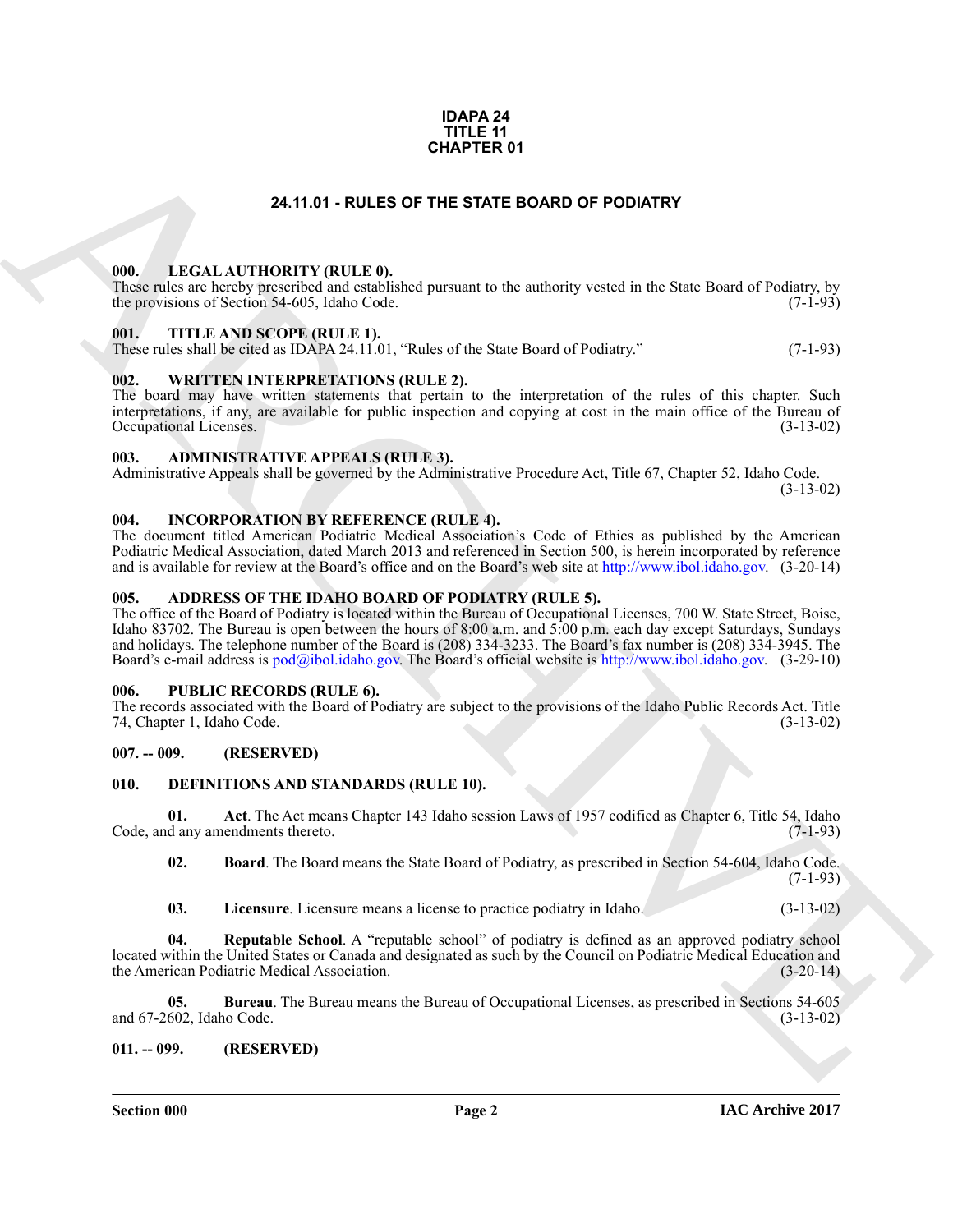#### <span id="page-2-0"></span>**100. GENERAL QUALIFICATIONS OF LICENSURE (RULE 100).**

<span id="page-2-19"></span><span id="page-2-15"></span>**01. Residence**. Residence in Idaho shall not be an eligibility requirement for licensure. (3-13-02)

- <span id="page-2-16"></span>**02.** Age. All applicants shall be at least twenty-one (21) years of age.  $(3-13-02)$
- <span id="page-2-18"></span><span id="page-2-17"></span>**03. Character**. All applicants shall be of good moral character. (3-13-02)

**04. Citizenship Requirement for Exam**. Citizenship shall not be an eligibility requirement for examination or licensure. All persons making application for licensure are required to be legally eligible to reside and obtain employment in the United States.  $\begin{bmatrix} 1 & 1 \\ 1 & 1 \end{bmatrix}$  (3-20-14)

#### <span id="page-2-1"></span>**101. -- 149. (RESERVED)**

#### <span id="page-2-23"></span><span id="page-2-2"></span>**150. PRE-PROFESSIONAL EDUCATION.**

All applicants shall provide official documentation of credits granted for at least two (2) full years of general college study in a college or university of recognized standing. (3-20-14) study in a college or university of recognized standing.

#### <span id="page-2-24"></span><span id="page-2-3"></span>**151. PROFESSIONAL EDUCATION.**

All applicants shall possess evidence of graduation from four (4) full years of study in a reputable school of podiatry, as defined in Subsection 010.04 of these rules. (3-13-02) as defined in Subsection 010.04 of these rules.

#### <span id="page-2-20"></span><span id="page-2-4"></span>**152. PODIATRIC RESIDENCY (RULE 152).**

<span id="page-2-22"></span><span id="page-2-21"></span>**01. Residency Required for Licensure**. A candidate may not apply for licensure until completion of an accredited podiatric residency as approved by the Council on Podiatric Medical Education of no less than twenty-<br>four (24) months, a minimum of twelve (12) months of which must be surgical. (4-11-06) four  $(24)$  months, a minimum of twelve  $(12)$  months of which must be surgical.

Forces of Decorational Licensies<br>
19. Explore of the Stark Basine's Federal Value of the Stark Basine's Federal Value of the Stark Basine's Federal Value of the Stark Basine's Federal Value of the Stark David (11.14.142)<br> Submission of Verification of Residency Curriculum. Notwithstanding the provisions of Subsection 152.01, a candidate shall cause to be provided directly from the residency program such official documentation of completion of the entire curriculum as the board may require. Any deviation of this requirement must be approved by the Board. (4-11-06) must be approved by the Board.

#### <span id="page-2-5"></span>**153. -- 199. (RESERVED)**

#### <span id="page-2-8"></span><span id="page-2-6"></span>**200. CREDENTIALS TO BE FILED BY ALL APPLICANTS (RULE 200).**

<span id="page-2-9"></span>**01. Application**. An application for licensure shall be completed on a form approved by the board and submitted to the bureau. (3-20-14)

<span id="page-2-10"></span>**02. Certified Copy of National Board Results**. A copy of the applicable National Board results which has been certified as true and correct by the examining entity. (7-1-97)

<span id="page-2-13"></span>**03. Photograph Requirement**. All applications shall be accompanied by an unmounted passport ph of the applicant taken not more than one (1) year prior to the date of application. (3-13-02) photograph of the applicant taken not more than one  $(1)$  year prior to the date of application.

<span id="page-2-12"></span>**04. Educational Certificate Requirement**. Each applicant shall be required to provide official documentation of a collegiate education of not less than two (2) years in an accredited college or university giving instruction in letters and sciences. (3-20-14) instruction in letters and sciences.

<span id="page-2-11"></span>**05. Diploma**. Certified photostatic copy of diploma granted by any college of podiatry and official certified transcripts indicating graduation from the program. (3-13-02)

<span id="page-2-14"></span>**06. Residency Certification Requirement**. All applications shall include certification of completion lency as defined in Rule 152. of a residency as defined in Rule 152.

#### <span id="page-2-7"></span>**201. -- 299. (RESERVED)**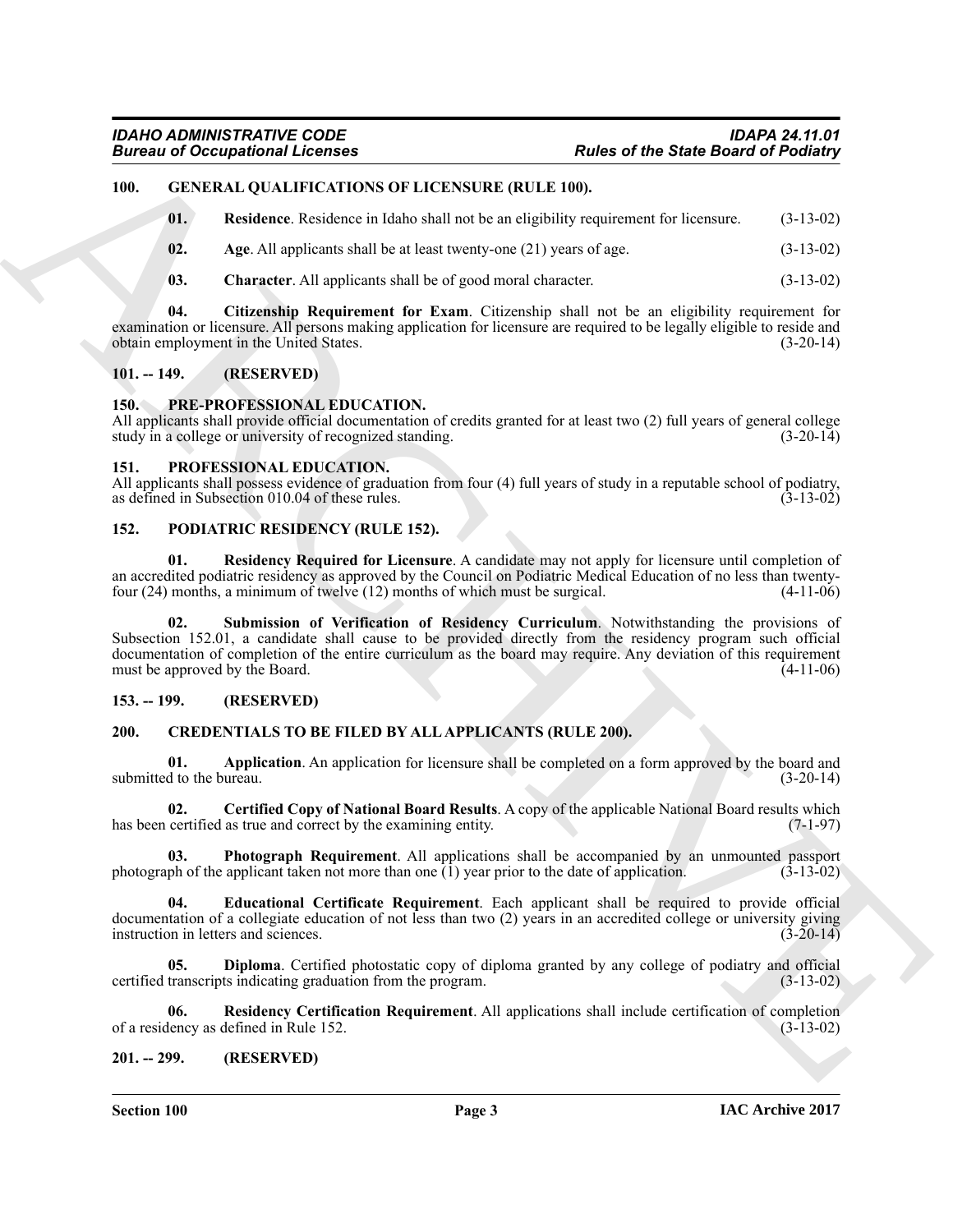#### <span id="page-3-4"></span><span id="page-3-0"></span>**300. FEES (RULE 300).**

**01. Application Fee**. A fee shall accompany all applications. The fee shall be two hundred dollars  $(5200)$ . (5200).

<span id="page-3-10"></span><span id="page-3-9"></span><span id="page-3-7"></span>**02. Original License Fee**. The original license fee shall be four hundred dollars (\$400). (4-9-09)

**03. Written Exam Fee**. The fee for examination shall be equal to that charged by the national examining entity and shall be paid directly to the examination provider. (3-20-14)

<span id="page-3-8"></span><span id="page-3-6"></span><span id="page-3-5"></span>**04. Annual Renewal Fee**. Fee for annual renewal of licenses, five hundred dollars (\$500). (3-21-12)

**05. Annual Renewal Fee for Inactive License**. Annual renewal fee is two hundred fifty dollars  $(4-6-15)$ 

**06.** Fee Non-Refundable. All fees are non-refundable, except that if a license is not issued, the license perfunded. (3-20-14) fee will be refunded.

<span id="page-3-1"></span>**301. -- 399. (RESERVED)**

#### <span id="page-3-18"></span><span id="page-3-2"></span>**400. LICENSURE BY EXAMINATION (RULE 400).**

<span id="page-3-19"></span>**01. Examination of Applicants.** All applicants must successfully pass all parts of the American Podiatric Medical Licensing Examination developed and administered by the National Board of Podiatric Medical Examiners. (3-20-14)

<span id="page-3-20"></span>**02. Passing Grade**. A passing grade in all subjects examined shall be the grade as established by the examination provider.

#### <span id="page-3-11"></span><span id="page-3-3"></span>**401. LICENSURE BY ENDORSEMENT (RULE 401).**

Under Section 54-613, Idaho Code, applicants for licensure by endorsement may be granted a license upon the approval of the Board. Each applicant for licensure by endorsement must provide documentation for each of the following before licensure will be considered: (3-15-02)

<span id="page-3-13"></span><span id="page-3-12"></span>**01.** Complete Application. A complete application together with the required fee.  $(4-11-06)$ 

**02. Certification of License**. Certification of having maintained a current license or other authority to issued by a regulatory board of Podiatry in any state or territory. (4-11-06) practice issued by a regulatory board of Podiatry in any state or territory.

<span id="page-3-15"></span><span id="page-3-14"></span>**03. Credentials**. Credentials as required in Subsections 200.02 through 200.05. (3-29-10)

Forces of Occupational Licenses<br>
Multi 2001, Contained Free A lice shall recompany all applications. The Toy shall be too minicipal distributions<br>
(S2010, Application Free A lice shall recompany all applications. The Toy **04. Examination**. Successful passage of a written licensure examination covering all those subjects noted in Section 54-606, Idaho Code. Official certification of examination must be received by the board directly from: (4-11-06) from:  $(4-11-06)$ 

|  | The applicant's state or territory of licensure; or |  | $(3-15-02)$ |
|--|-----------------------------------------------------|--|-------------|
|--|-----------------------------------------------------|--|-------------|

<span id="page-3-17"></span><span id="page-3-16"></span>**b.** The national board of podiatric medical examiners. (3-20-14)

**05. Residency**. Proof of completion of the residency requirement as set forth in Subsection 200.06 of this rule. However, if the applicant graduated from a college of podiatry prior to 1993, this requirement will be waived. (3-29-10) waived.  $(3-29-10)$ 

**06. Practical Experience**. Having practiced podiatry under licensure for three (3) of the last five (5) years immediately prior to the date of application.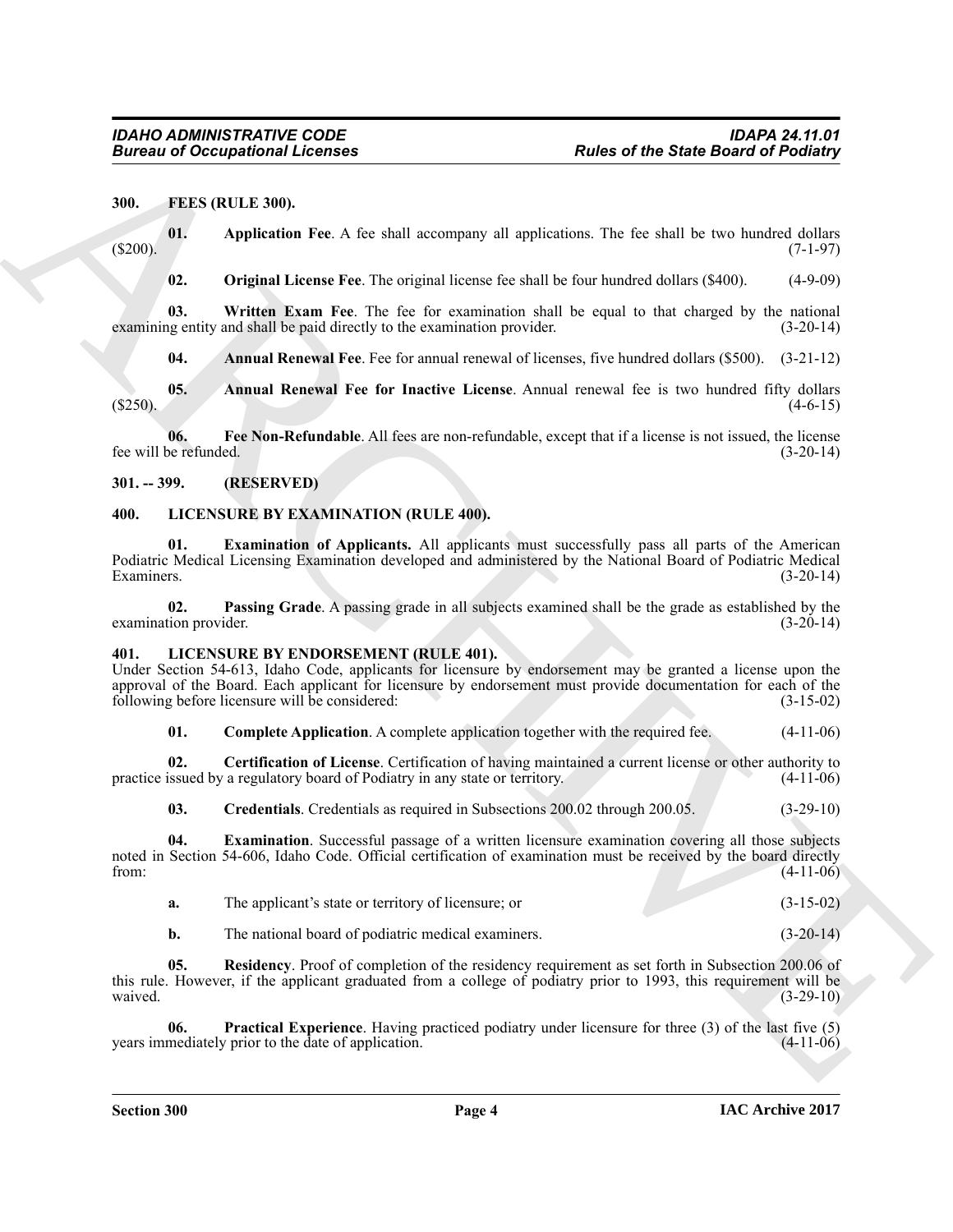<span id="page-4-10"></span>**07. Continuing Education**. Having obtained at least twelve (12) hours of continuing education during the twelve (12) months prior to the date of application. Effective January 1, 2015, having obtained at least fifteen (15) hours of continuing education germane to the practice of podiatry during the twelve (12) months prior to the date of application. (3-20-14) application. (3-20-14)

<span id="page-4-11"></span>**08. Disciplinary Action**. Has not been the subject of any disciplinary action including pending or unresolved licensure actions within the last five (5) years immediately prior to application and has never had a license to practice podiatry revoked or suspended either voluntarily or involuntarily in any jurisdiction. (3-29-10)

#### <span id="page-4-16"></span><span id="page-4-0"></span>**402. TEMPORARY LICENSES (RULE 402).**

No temporary licenses shall be granted for the practice of podiatry in Idaho. (3-13-02)

#### <span id="page-4-1"></span>**403. -- 409. (RESERVED)**

#### <span id="page-4-12"></span><span id="page-4-2"></span>**410. ORIGINAL APPLICATION (RULE 410).**

The original application will be considered null and void after a period of two (2) years from date of original application if no license has been issued. application if no license has been issued.

#### <span id="page-4-3"></span>**411. -- 424. (RESERVED)**

#### <span id="page-4-7"></span><span id="page-4-4"></span>**425. INACTIVE STATUS (RULE 425).**

**01.** Request for Inactive Status. Each person requesting an inactive status during the renewal of their ense must submit a written request and pay the inactive license fee.  $(4-6-15)$ active license must submit a written request and pay the inactive license fee.

#### <span id="page-4-9"></span><span id="page-4-8"></span>**02. Inactive License Status**. (4-6-15)

**a.** All continuing education requirements will be waived during the time that a licensee maintains an license in Idaho. (4-6-15) inactive license in Idaho.

**b.** Inactive license renewal applications and licenses will be marked "Inactive." (4-6-15)

**c.** When the licensee desires active status, the licensee must show acceptable fulfillment of continuing education requirements for the previous twelve (12) months and submit a fee equivalent to the difference between the inactive and active renewal fee.

<span id="page-4-15"></span><span id="page-4-13"></span>**d.** A licensee shall not practice in Idaho while on inactive status. (4-6-15)

### <span id="page-4-5"></span>**426. -- 449. (RESERVED)**

#### <span id="page-4-6"></span>**450. SCOPE OF PRACTICE (RULE 450).**

Bureau of Comparison in the control of the state of the state Barbara (and the state of the state Barbara (a)  $R_{\text{H}}$  (a)  $R_{\text{H}}$  (a)  $R_{\text{H}}$  (a)  $R_{\text{H}}$  (a)  $R_{\text{H}}$  (a)  $R_{\text{H}}$  (a)  $R_{\text{H}}$  (a)  $R_{\text{H}}$  (a) **01. Competence**. Upon being granted a license to practice podiatry, a practitioner is authorized to provide only those services and treatments for which that practitioner has been trained and prepared to provide. Information contained within the application file and supplemental certified information of additional training and experience included in the credential file maintained by the practitioner shall be prima facie evidence of the practitioner's education and experience. It is the responsibility of the individual practitioner to ensure that the information in his credential file is accurate, complete and supplemented to support all procedures, applications and treatments employed by the practitioner. Practice beyond a practitioner's documented education and experience may<br>violate the adopted code of ethics and be grounds for discipline by the board. (4-11-06) violate the adopted code of ethics and be grounds for discipline by the board.

**02. Advanced Surgical Procedures**. Advanced surgical procedures shall be performed in a licensed hospital or certified ambulatory surgical center accredited by the joint commission on accreditation of healthcare organizations or the accreditation association for ambulatory health care where a peer review system is in place.<br>Advanced surgical procedures shall be defined as: (4-11-06) Advanced surgical procedures shall be defined as:

<span id="page-4-14"></span>**a.** Ankle fractures - Open Reduction and Internal Fixation. (4-11-06) **a.** (4-11-06)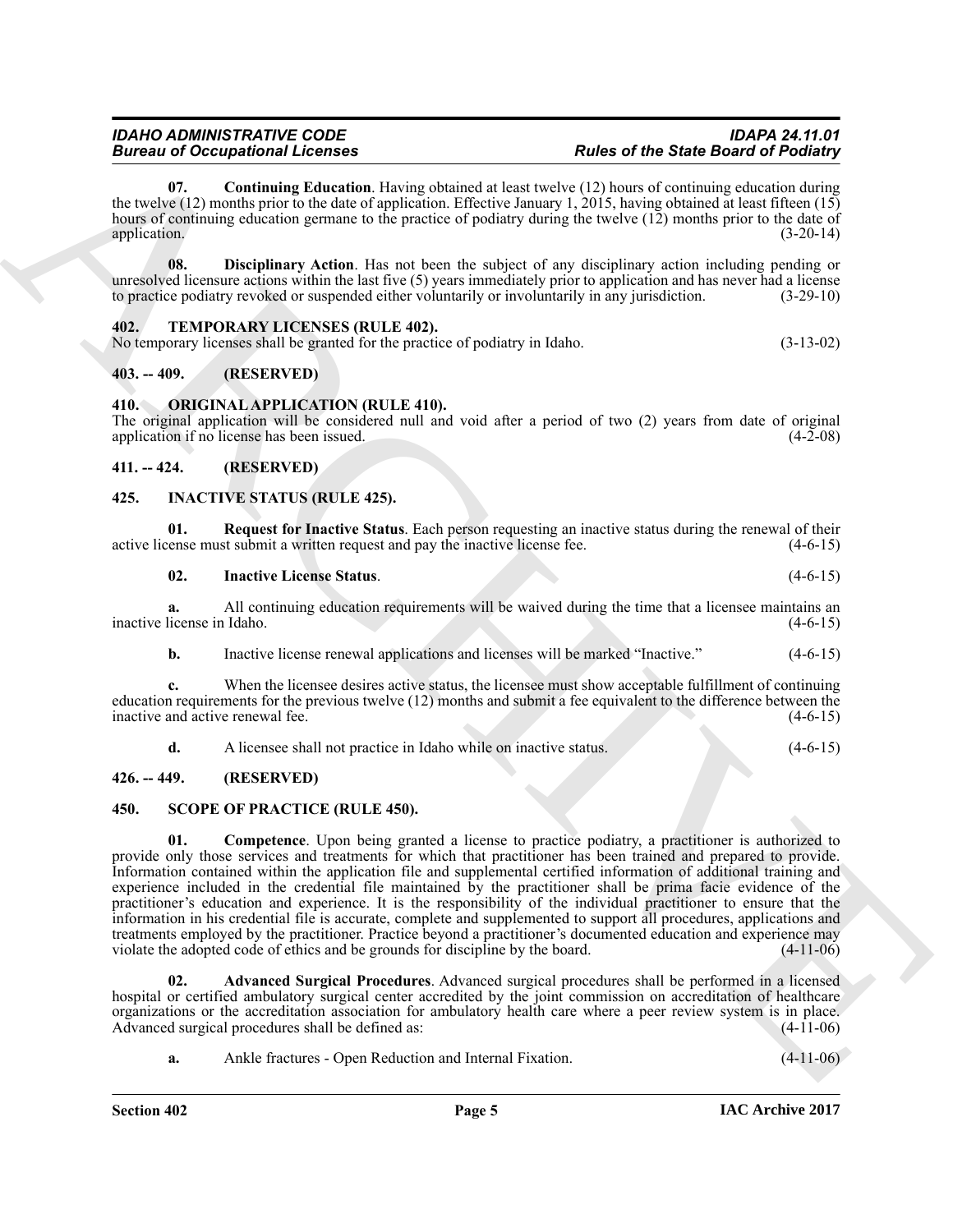|                   |                | <b>Bureau of Occupational Licenses</b>                                                                                                                                                                                                                                                                                                                                                                                                                                                                                                                                                                                                                                                                                                  | <b>Rules of the State Board of Podiatry</b> |
|-------------------|----------------|-----------------------------------------------------------------------------------------------------------------------------------------------------------------------------------------------------------------------------------------------------------------------------------------------------------------------------------------------------------------------------------------------------------------------------------------------------------------------------------------------------------------------------------------------------------------------------------------------------------------------------------------------------------------------------------------------------------------------------------------|---------------------------------------------|
|                   | $\mathbf{b}$ . | Ankle and rearfoot arthrodesis.                                                                                                                                                                                                                                                                                                                                                                                                                                                                                                                                                                                                                                                                                                         | $(4-11-06)$                                 |
|                   | c.             | Nerve surgery of the leg.                                                                                                                                                                                                                                                                                                                                                                                                                                                                                                                                                                                                                                                                                                               | $(4-11-06)$                                 |
|                   | d.             | Major tendon repair or transfer surgery - proximal to ankle.                                                                                                                                                                                                                                                                                                                                                                                                                                                                                                                                                                                                                                                                            | $(4-11-06)$                                 |
|                   | e.             | Autogenous bone grafting.                                                                                                                                                                                                                                                                                                                                                                                                                                                                                                                                                                                                                                                                                                               | $(4-11-06)$                                 |
|                   | f.             | External fixation of the rearfoot, ankle and leg.                                                                                                                                                                                                                                                                                                                                                                                                                                                                                                                                                                                                                                                                                       | $(4-11-06)$                                 |
| $451. - 499.$     |                | (RESERVED)                                                                                                                                                                                                                                                                                                                                                                                                                                                                                                                                                                                                                                                                                                                              |                                             |
| 500.<br>podiatry. |                | STANDARDS OF THE ETHICAL PRACTICE OF PODIATRY (RULE 500).<br>The standards for the ethical practice of podiatry shall be the American Podiatric Medical Association's Code of<br>Ethics as referenced in Section 004 of these rules and are hereby adopted and shall apply to all practitioners of                                                                                                                                                                                                                                                                                                                                                                                                                                      | $(5-3-03)$                                  |
| $501. - 549.$     |                | (RESERVED)                                                                                                                                                                                                                                                                                                                                                                                                                                                                                                                                                                                                                                                                                                                              |                                             |
| 550.              |                | <b>DISCIPLINE (RULE 550).</b>                                                                                                                                                                                                                                                                                                                                                                                                                                                                                                                                                                                                                                                                                                           |                                             |
|                   | 01.            | Civil Fine. The Board may impose a civil fine not to exceed one thousand dollars $(\$1,000)$ upon a<br>licensed podiatrist for each violation of Sections 54-608 and 54-609, Idaho Code.                                                                                                                                                                                                                                                                                                                                                                                                                                                                                                                                                | $(3-18-99)$                                 |
|                   | 02.            | Costs and Fees. The Board may order a licensed podiatrist to pay the costs and fees incurred by the<br>Board in the investigation or prosecution of the licensee for violation of Sections 54-608 and 54-609, Idaho Code.                                                                                                                                                                                                                                                                                                                                                                                                                                                                                                               | $(3-18-99)$                                 |
| $551. - 699.$     |                | (RESERVED)                                                                                                                                                                                                                                                                                                                                                                                                                                                                                                                                                                                                                                                                                                                              |                                             |
| 700.              |                | <b>CONTINUING EDUCATION (RULE 700).</b>                                                                                                                                                                                                                                                                                                                                                                                                                                                                                                                                                                                                                                                                                                 |                                             |
|                   | 01.            | Post Graduate Education Requirement for License Renewal. Each podiatrist licensed by the<br>state of Idaho shall attend in each twelve (12) month period preceding the renewal of a license to practice podiatry in<br>Idaho, a minimum of twelve (12) full hours of post-graduate podiatry education courses. Effective January 1, 2015,<br>each podiatrist licensed by the state of Idaho shall attend in each twelve-month period preceding the renewal of a<br>license to practice podiatry in Idaho, a minimum of fifteen (15) full hours of post-graduate podiatry education<br>courses. No more than ten (10) hours of continuing education may be obtained on-line. Courses must be germane to<br>the practice of podiatry; and | $(3-20-14)$                                 |
|                   | a.             | Approved by the Council on Podiatric Medical Education; or                                                                                                                                                                                                                                                                                                                                                                                                                                                                                                                                                                                                                                                                              | $(4-2-08)$                                  |
|                   | b.             | Otherwise approved by the Board.                                                                                                                                                                                                                                                                                                                                                                                                                                                                                                                                                                                                                                                                                                        | $(4-2-08)$                                  |
|                   | 02.            | Submission of License Renewal Application Form. Each licensed Idaho podiatrist will be<br>furnished a license renewal application form by the Bureau of Occupational Licenses on which each podiatrist shall<br>be required to certify by signed affidavit that compliance with the continuing education requirements has been met<br>and shall submit the renewal application together with the required fees to the Bureau.                                                                                                                                                                                                                                                                                                           | $(3-15-02)$                                 |
|                   | 03.            | Verification of Attendance. It shall be necessary for each licensee to maintain verification of<br>attendance by securing authorized signatures or other documentation from the course instructors or sponsoring<br>institution substantiating any and all hours attended by the licensee. This verification shall be maintained by the<br>licensee and provided to the Board upon the request of the Board or its agent. The Board will conduct random audits<br>to monitor compliance. Failure to provide proof of meeting the continuing education upon request of the Board shall<br>be grounds for disciplinary action.                                                                                                            | $(3-20-14)$                                 |
|                   |                |                                                                                                                                                                                                                                                                                                                                                                                                                                                                                                                                                                                                                                                                                                                                         |                                             |

#### <span id="page-5-0"></span>**451. -- 499. (RESERVED)**

#### <span id="page-5-13"></span><span id="page-5-1"></span>**500. STANDARDS OF THE ETHICAL PRACTICE OF PODIATRY (RULE 500).**

#### <span id="page-5-12"></span><span id="page-5-11"></span><span id="page-5-10"></span><span id="page-5-3"></span><span id="page-5-2"></span>**550. DISCIPLINE (RULE 550).**

#### <span id="page-5-4"></span>**551. -- 699. (RESERVED)**

#### <span id="page-5-7"></span><span id="page-5-6"></span><span id="page-5-5"></span>**700. CONTINUING EDUCATION (RULE 700).**

<span id="page-5-9"></span><span id="page-5-8"></span>

| a. | Approved by the Council on Podiatric Medical Education; or |  |  | $(4-2-08)$ |  |
|----|------------------------------------------------------------|--|--|------------|--|
|----|------------------------------------------------------------|--|--|------------|--|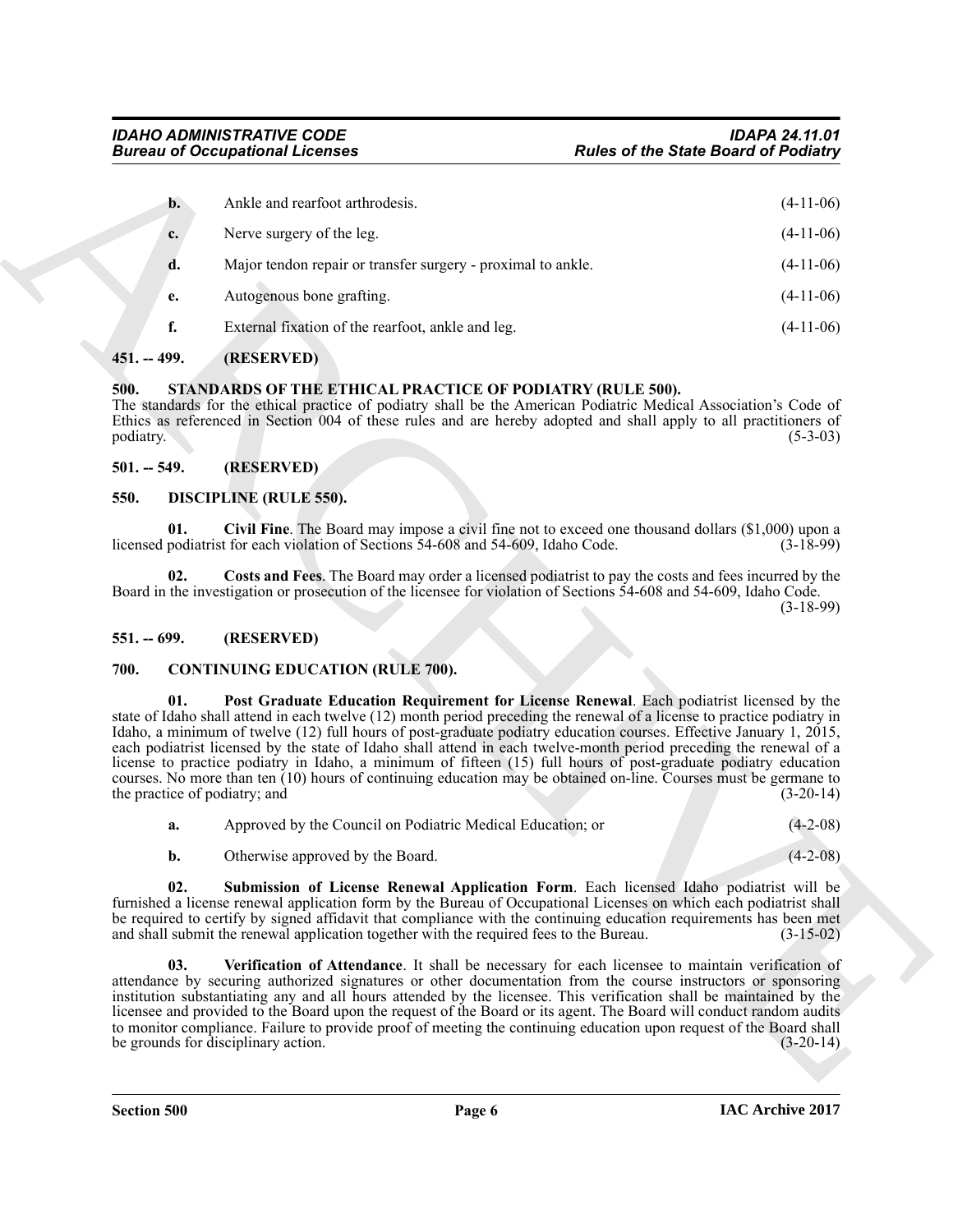<span id="page-6-4"></span><span id="page-6-3"></span>**04. Carryover of Continuing Education Hours**. Continuing education courses not claimed for credit in the current renewal year may be credited for the next renewal year. A maximum of fifteen (15) hours may be carried forward from the immediately preceding year. carried forward from the immediately preceding year.

Bureau of Occupation at Level of the state of the State Barriot of Red Earth of the State Barriot of Red Earth<br>
at the solid subset of the control of the state and the state of the state and of the solid subset of the sol **05. Special Exemption**. The Board shall have authority to make exceptions for reasons of individual hardship, including health, when certified by a medical doctor, or for other good cause. The licensee must provide any information requested by the Board to assist in substantiating hardship cases. This exemption is granted at the sole discretion of the Board. (3-20-14) sole discretion of the Board.

#### <span id="page-6-0"></span>**701. -- 799. (RESERVED)**

### <span id="page-6-1"></span>**800. RULEMAKING HISTORY PRIOR TO JULY 1, 1993 (RULE 800).**

All previous rules of this board are hereby repealed and these Rules approved by the board on January 25, 1978, shall become effective on this date. Amended and readopted effective October 15, 1987. Amended and readopted effective May 29, 1991. Amended and readopted effective August 1, 1997. (7-1-98)

<span id="page-6-2"></span>**801. -- 999. (RESERVED)**